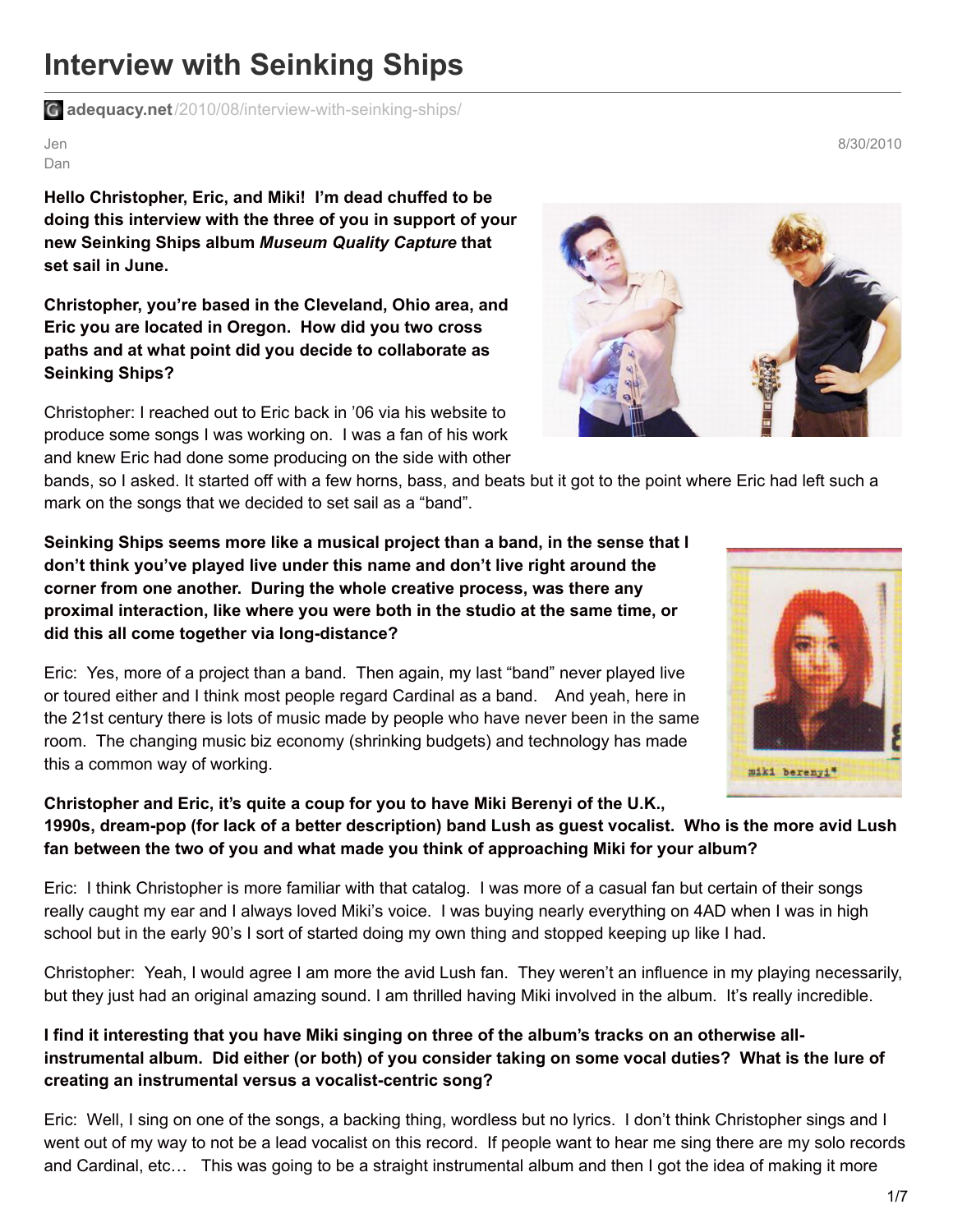appealing by having a familiar, hopefully known, female vocalist.

**Who wrote the lyrics that Miki sings? Since Miki resides in England, how did you involve her in the creative process? Were you sending audio file drafts through email or via snail mail? The result is wonderful, but I'm wondering how you got to the final product.**

Eric: I wrote all the lyrics and the melodies she sang, in her range, for her. We secured her interest in the project and I then wrote her parts specifically for her. I made demos here, with our tracks and me singing all the parts for Miki to learn. And again, totally remote. Miki knew an engineer (look for name on the CD) in London and we booked her in there and she just sang the stuff after rehearsing at home for about a month. Actually, we bought Miki an iPod and I loaded it with the demos and a karaoke version of the songs so she could listen on "The Tube".



Fan Photo - 1994



#### What types of instruments did you employ on Museum Quality Capture? Did you play any instruments or **use any effects that you've never tried before?**

Eric: Christopher plays most of the electric guitars and the fat synths. I sort of did the rest – guitars, bass, drums, brass, strings, piano, electric piano, melodica, etc… I don't think I tried anything new on this album but I certainly used instruments in ways I had not before. This music is very spacious and open to much experimentation, so I got to stretch out.

Christopher: I stuck with what I do best. The keys and the guitars. The keys (Korg Trinity) have so many sounds and effects, that you can do something new every time it's fired up. It's a beast of a machine.

**I've always wondered how bands, including Seinking Ships, get that sustained, 'new-day dawning', spacey sound. I'm assuming it's from your Korg Trinity, Christopher, but how do you actually achieve this sound?**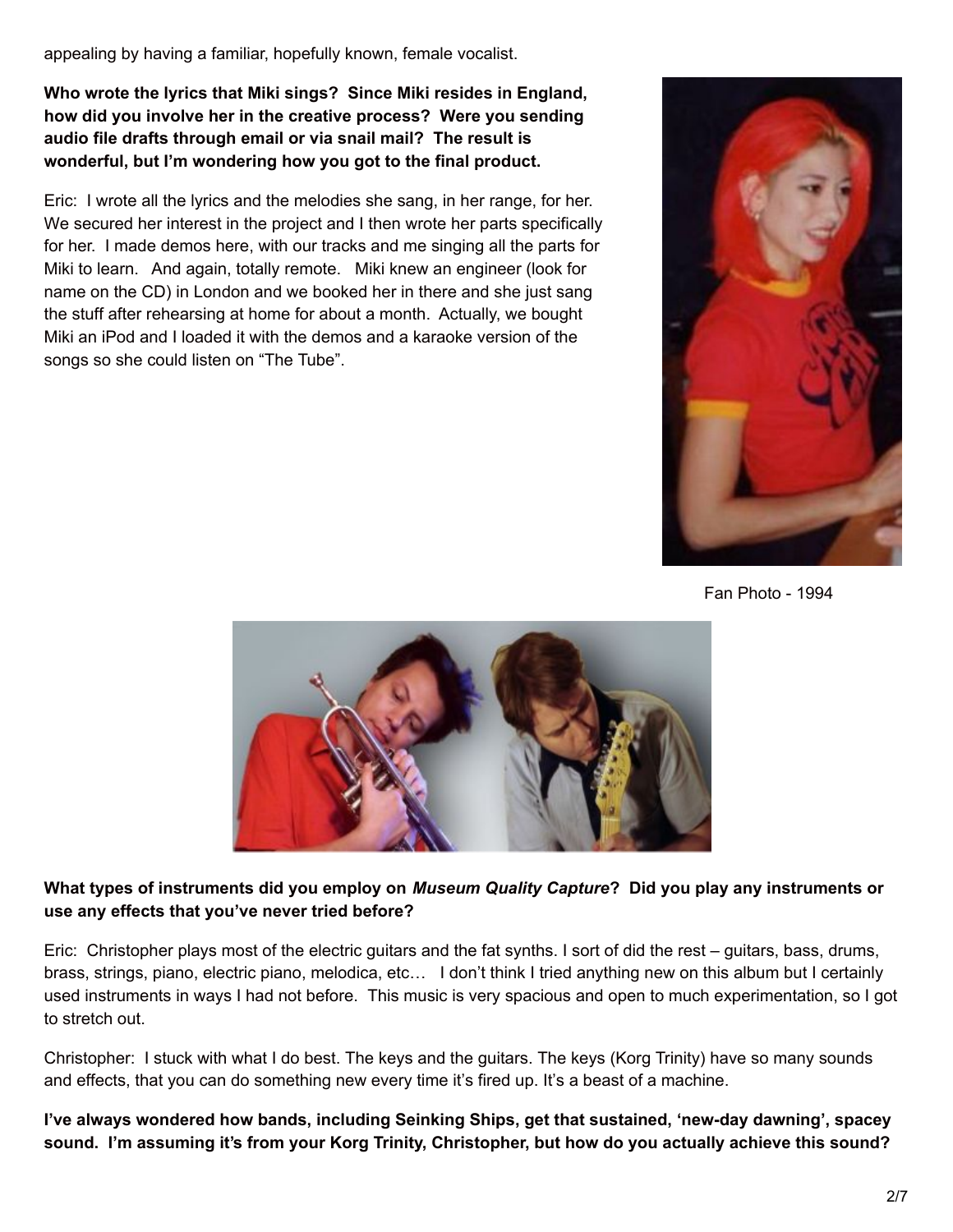Christopher: Lots of reverb, delay, and tweaking of knobs. Mostly it comes from Trinity. I have around 20-30 sounds that are my bread and butter.

Christopher and Eric, Seinking Ships is not the first musical endeavor for either of you. Eric, as you mentioned earlier, vou were one half of Cardinal in the 1990s and vou've also released solo material on the venerable Sub Pop Records, including your debut It's Heavy In Here. From what I've read online, I think you **have another album up your sleeve titled** *Too Much World***. What's the latest about it?**

Eric: Yeah, there was Cardinal and then the 5 solo records so far. *Too Much World* will be my 6th and it should be out by the end of the year. The album does have sort of a theme and the song with the name of the title is about my personally have consumed too much of this modern world and its ways. It's something I have been touching on in my songs in recent years – most notably a song called "We Were Human" from my last record *The Imagination Stage*.



Eric and Christopher as Seinking Ships

#### **Christopher, you've been a fixture of the Cleveland and Akron, Ohio music scene, playing in the bands Rivethead, Liquid Garden, and Quasispace. What instruments did you play and what were your experiences like being in those bands?**

Christopher: I played guitars/keys. Everyone I played with were great friends so we had a blast playing gigs and recording in the studio. We never landed any record contracts but we sure tried. It was a great experience.

#### **Christopher, before you approached Eric to work with you as producer, and now member of Seinking Ships,** was your intent to record a solo album? Would it have been in the same musical style as Museum Quality *Capture***?**

Christopher: Yes and no. The plan was to record a solo record with help from friends and pros like Eric. I never had the desire to do an album on my own entirely.

# Christopher and Eric, you released a self-titled EP in 2008 that contained four songs. Were you testing the waters before diving in and recording a whole album or did you know all along that you would be releasing **a full-length? How did it compare recording the EP versus the album?**

Eric: It was pretty much the same process. At first, this project was going to be a Chris Seink thing and I was just a hired performer and producer. After the EP went out, we decided to make it a band and do a full-length.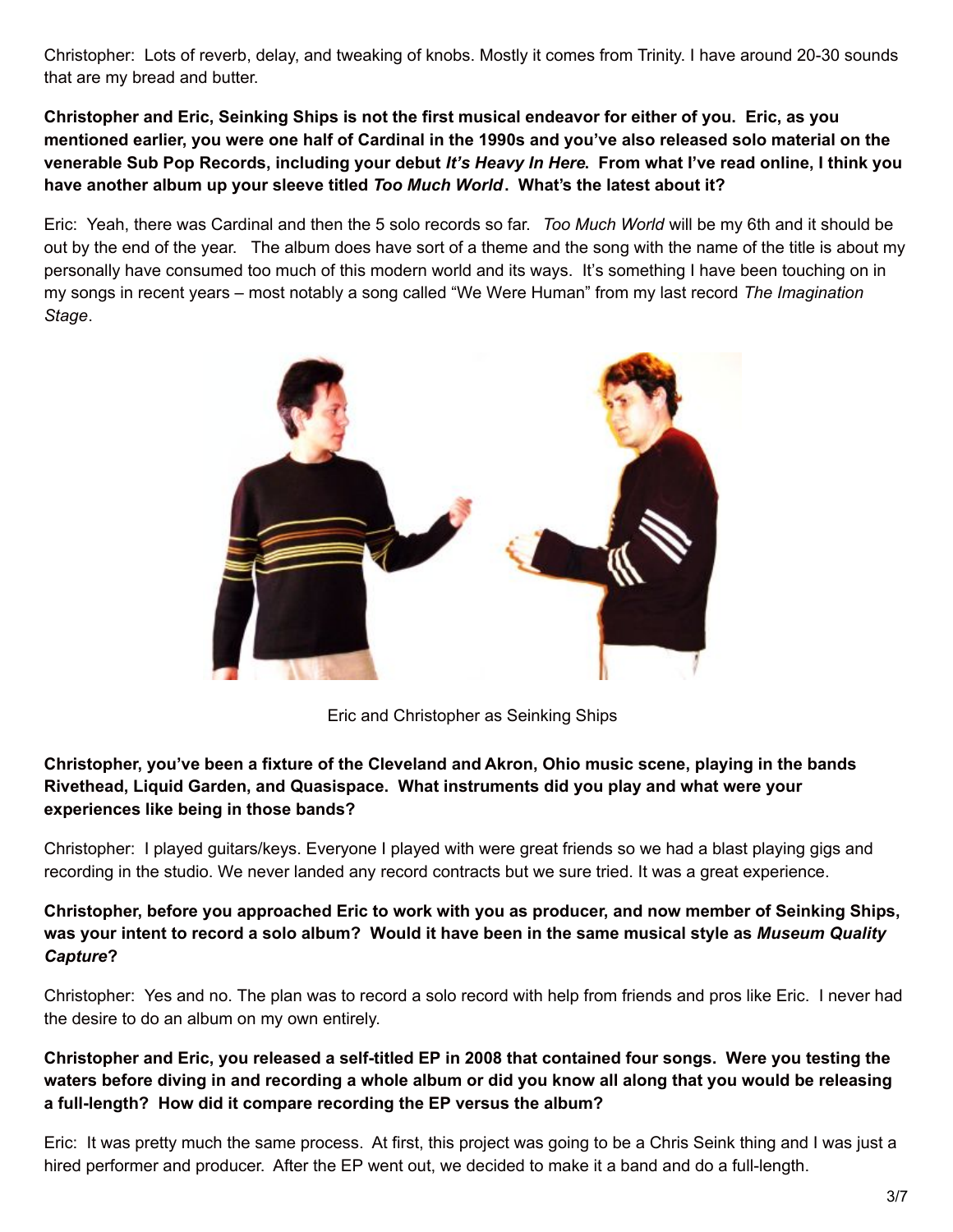# **You both have professed a love of film soundtracks and 80s New Wave tunes. How do these interests figure into** *Museum Quality Capture***?**

Eric: For me it was about looking back to the moods of certain films and television shows and trying to help create a music that would have fit into that time and those projects. We have a song on this record called "Savalis Street". I was watching lots of *Kojak* at the time and I was writing that thing like a score to a chase scene. I love *Kojak*!

Christopher: I was probably more inspired by 80s New Wave tunes than film soundtracks. I think the tone of my music fits the cinematic theme. The type of keys and guitar sounds I produce have that retro feel and the fact that it is instrumental in nature seems to mesh well with film and TV soundtracks past and present.

# **Who are your most fave New Wave artists? I'm partial to a-ha (so much more than a 'one-hit-wonder'** band!), Wham!, and Pet Shop Boys, and although I wasn't into Spandau Ballet at the time, I'm lovin' the **song "Gold".**

Eric: A-ha is one of my most important bands too. They are totally serious and heavy. For me, New Order, The Cure, The Church, The Smiths, Cocteau Twins, Kissing The Pink, Depeche Mode, Duran Duran, etc… There was so much good stuff then.

Christopher: I listened to New Order, The Cure, Cocteau Twins, Depeche Mode, Echo and the Bunnymen to name a short list.

# What about your most fave movie soundtracks or film scores? I like the Run, Lola, Run and A Single Man **soundtracks, and Ryuichi Sakamoto's work on** *Emily Bronte's Wuthering Heights***.**

Eric: I am partial to the works of Bernard Herrmann, Jerry Goldsmith, and John Williams. Those are 3 of the dozens of guys I could discuss. But mostly, it's the 40's through 60's for me.

Christopher: I love the Lalo Schifrin's *Dirty Harry* soundtracks. Queen's *Flash Gordon* soundtrack first piqued my interest in soundtracks.



Eric and Christopher as Seinking Ships

Who is at the helm of the 'Ship', so to speak? Did you both have an equal say in the final recording or did **you have to play 'rock, paper, scissors'? LOL**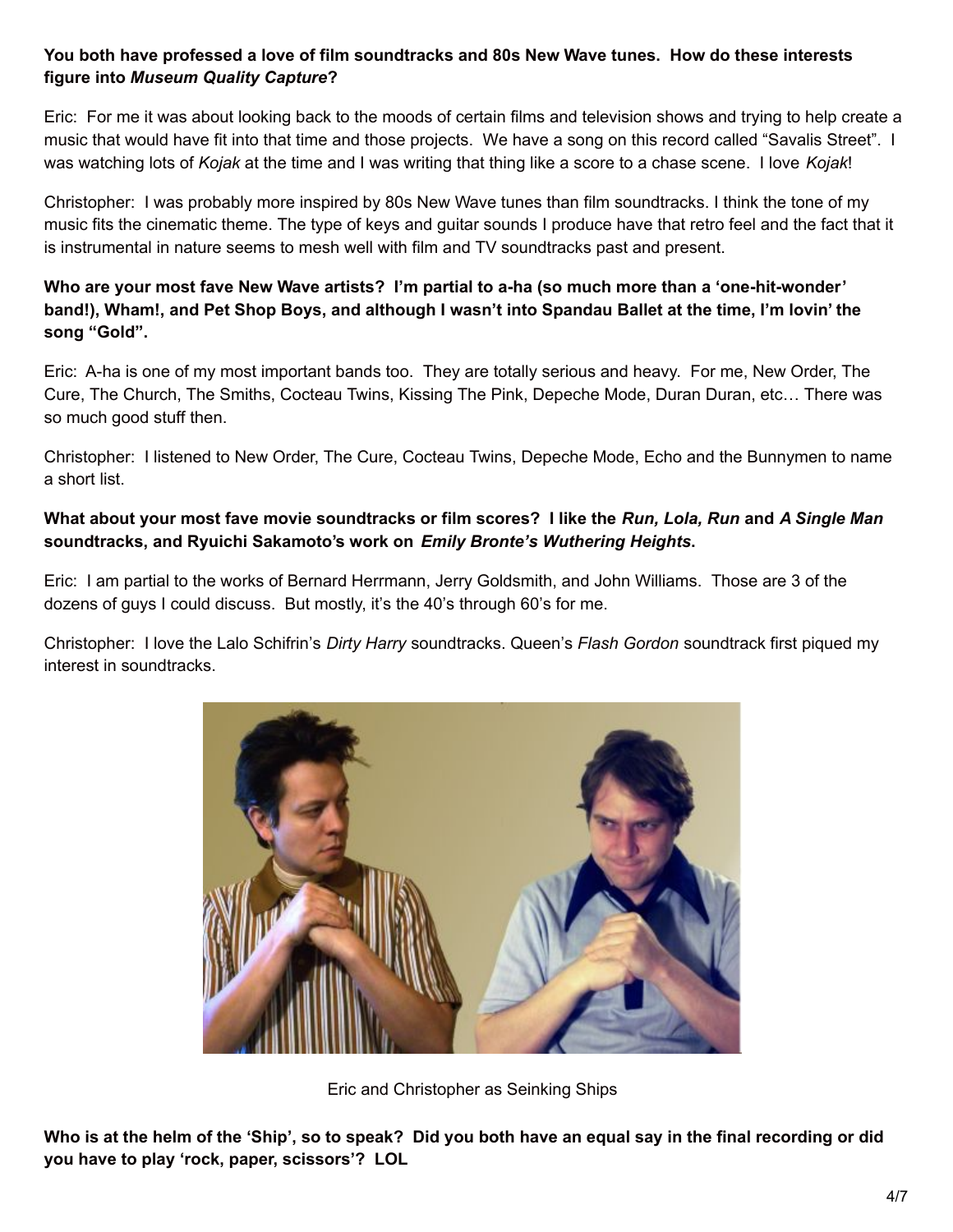Eric: Well, I am the listed producer but I run everything I do by Christopher for his approval. I think I generally blow his mind but there were things here and there that he had me do again, or try differently. But no, it's not a dictatorship. Christopher starts all the songs so I always feel like he gets a good say throughout the rest of the process. He is most helpful at the mixing stage – a good second set of ears.

#### **Eric, what travails did that entail, being the producer of** *Museum Quality Capture***?**

Eric: None really. I have been producing records for 17 years and Christopher is easy to work with. Overseeing the coordination of the London sessions was a little stressful, working with a remote producer and engineer from that studio – sorting out the file types between my studio and his. And then Paypal was giving us a hassle when trying to pay him… but no, it was good.

# How did you hook up with S-Curve Records? The label has quite an eclectic and interesting artist roster, **going from Tinted Windows to Tom Jones.**

Eric: My long-time friend and some-time manager Jason Reynolds (an old-days Sub Pop staffer) knows the guys who run S-Curve. A few months ago word got out that they needed to sign a couple bands and get out quickly new albums in order to fulfill some missing quota regards to their contract with EMI. Well, Jason asked me if I had any records "laying around" that were finished. He knows I have a few projects and produce other good unsigned acts. Well, MQC seemed like a good pitch and hey, it worked. The guys at S-Curve love the record and they had known my work for a long time. I work with Andy Chase a lot, and with Adam Schlesinger from Tinted Windows when I worked with Ivy. Steve from S-Curve was instrumental in that first Ivy record. And James Iha – I worked with him on a couple of those Brookville records so I was a pretty natural fit to work with that label – lots of joining connections.

# I'm curious about the meaning of the album title. It's all a bit mysterious, seeming to be hefty in meaning, but light on the tongue and calls to mind capturing wildlife to display in a museum. Am I totally off the mark **with that interpretation?**

Eric: Yes, off the mark a tad. It's about each of these musical works being like a snapshot or painting of various times and places, or representing a live artifact that has been captured (recorded) in just such a way that they depict very accurately a scene suitable for display in an art gallery.

# **The album artwork is a stunner – very cinematic, very dramatic – with the close-up of a young woman's face with her mascara starting to streak down her cheeks. From where did this image surface? Who is the model?**

Eric: Thanks. The model is a young woman named Victoria Noll. She is a talented artist (music, drawing, painting, photography, etc). I know her from Facebook and for a time we were talking about me producing her record but instead we are just casual friends. I really like her photography and when this record came up, and we needed a finished art package done quickly I got the concept of just having her hand over some photos I liked. With Christopher and his friend Michael Galbincea my little fast concept turned out really well.



Fan Photo - 1994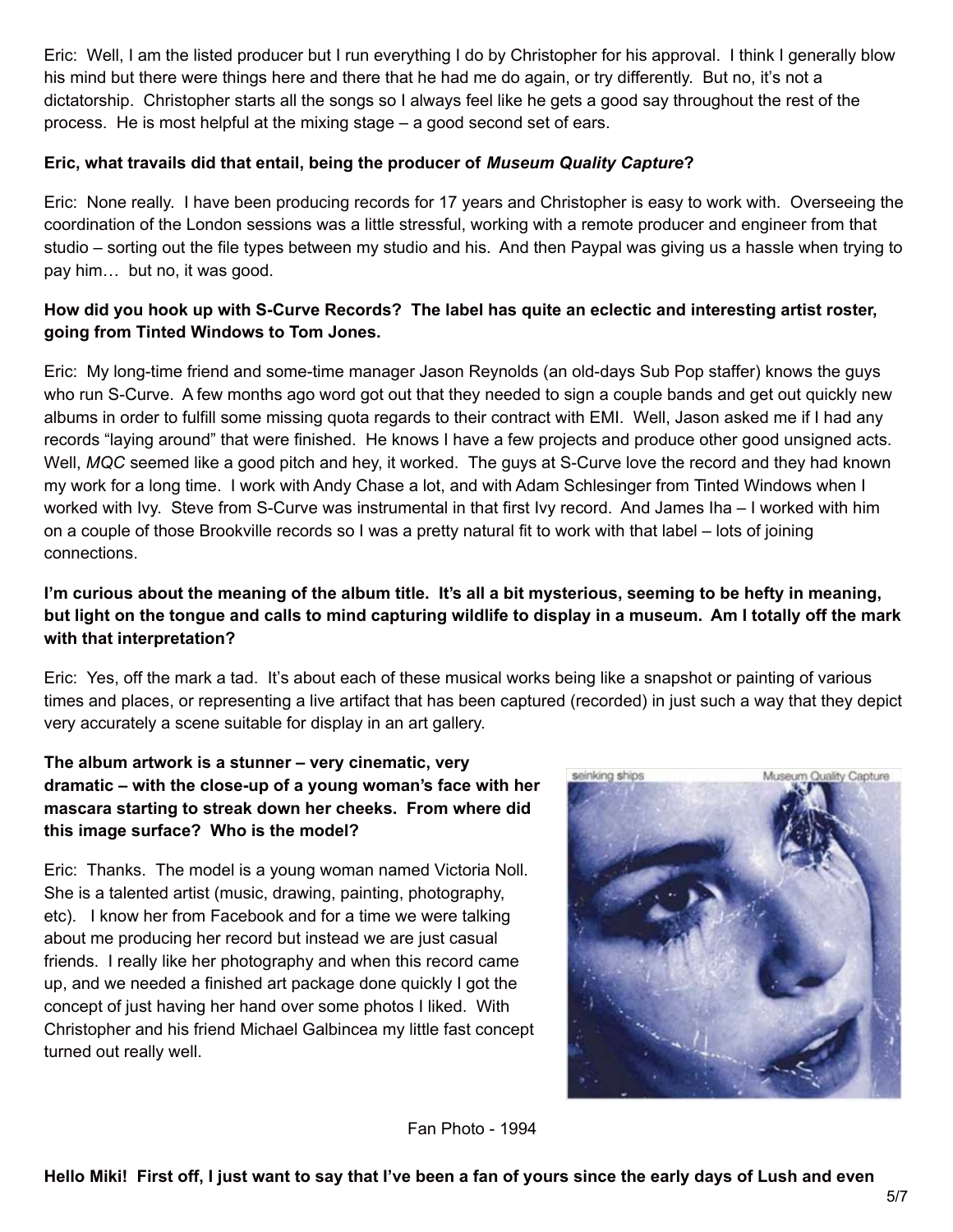# **interviewed you by letter in 1994 (my best music-related moment so far!).**

Miki: Thanks!

**After Lush disbanded in 1996 you had sporadic forays in the music field, with supporting vocals on a track by The Rentals and beguiling guest vocals on the song "Smile" by Flat7. What made you agree to work with Chris and Eric as Seinking Ships?**

Miki: Eric just got in touch with me (I think he got my email off Simon Raymonde from Bella Union – ex-Cocteau Twins – or am I just imagining that?!) and asked me if I would sing some vocals. And I said pretty much yes so long as he wasn't in any great rush or had any huge expectations because family and work take up about 90% of my time and singing has largely been replaced with cigarettes. Oh, he also lured me with the promise of cash.

### **What did you make of the long-distance collaborative process? Was it something that you could fit easily into your 9-to-5 schedule or did you have to make time to lay down your vocals?**



Miki: Nothing at all fits easily into my 9-5 schedule, least of all trekking up to Walthamstow to a dank studio and spending 12 hours trying to reach notes I struggled to scale 20 years ago. I think I had a cold, too, so I was probably on the Benylin.

# What did Christopher and Eric send you to go on for creating your vocals? Did they send you the lyrics and **completed song compositions or was it more piecemeal? Did you come up with any of the lyrics or melodies yourself?**

Miki: Short of turning up at the studio and manually squeezing my voicebox, they pretty much did everything they could to shield me from any effort, so song, lyrics, melody everything was on tape for me to listen to and learn. They also went into overdrive tackling my natural self-loathing and complete lack of faith in anything I do. Which was nice of them.

# Do you plan on getting involved in other music projects in the future? If a musician/band were to contact **you now to contribute to their album, would you consider it?**

Miki: No plans. Maybe if I was asked but it depends who and how drunk I am at the time.

#### I just have to ask, what is the latest info on Lush album reissues? Is there something definite in the works? **Would it be through 4AD?**

Miki: God alone knows. They took us to dinner about 2 years ago to discuss it but I've not heard anything since. Emma's probably the one to ask… She's a lot more organized about that stuff than me.

# Have you seen the photos of Rihanna's new hair color? It looks vaguely familiar...LOL Do you still dye your hair pillar box red or have you gotten away from that? I've never had the nerve to go all-out and dye **my hair like that.**

Miki: I grew it out sometime around when my son was born. The concept of my face looking older than my hair suddenly became an issue. For some reason, I kept thinking of that dwarf at the end of *Don't Look Now*.

#### **Lastly, what is the best way to purchase your album and find out more info about Seinking Ships?**

Christopher: Visit our website <http://seinkingships.com/Live2/> and <http://www.myspace.com/seinkingships> to find out